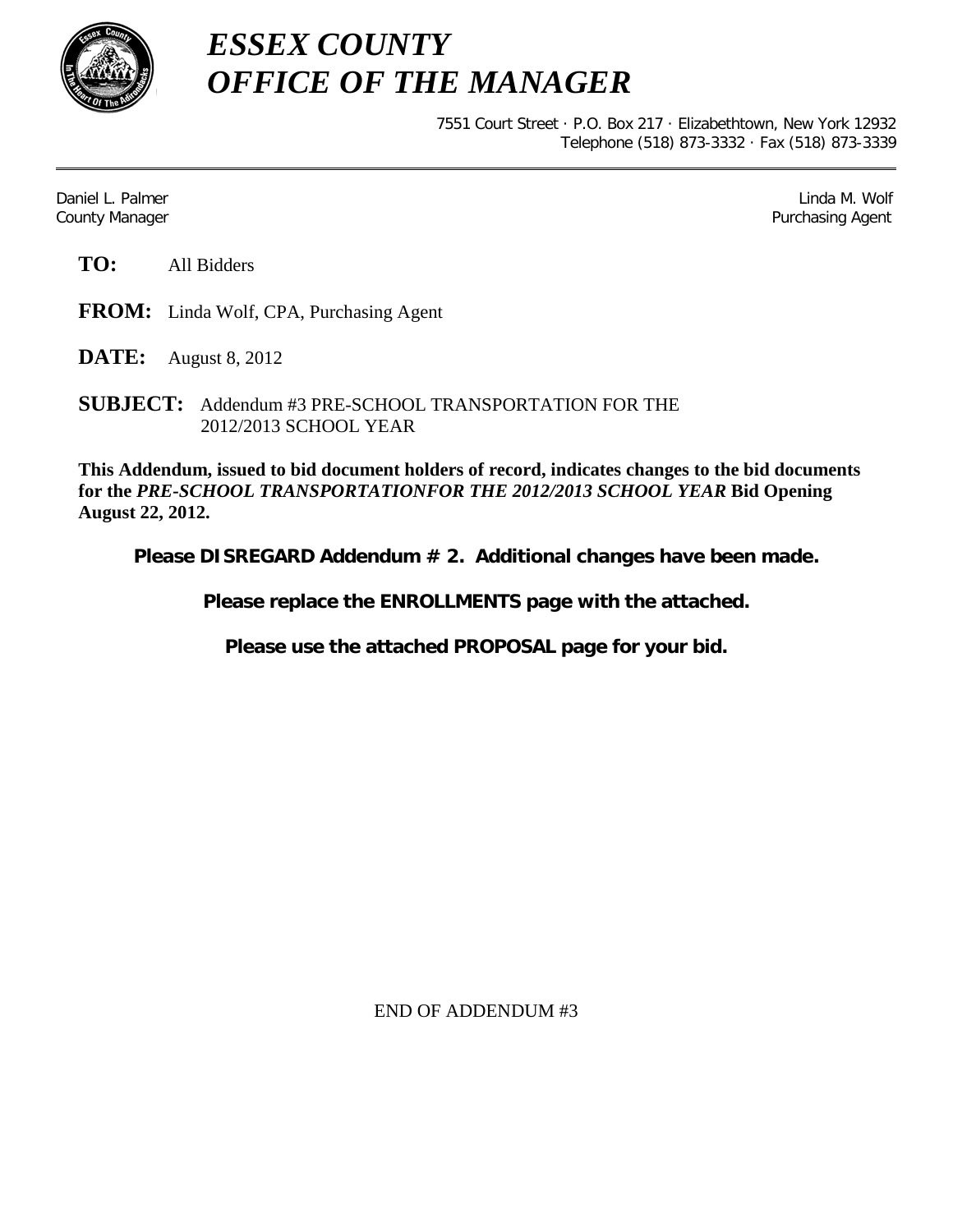## *BUS ROUTES BY SCHOOL DISTRICTS ENROLLMENTS ARE PROJECTED ONLY*

#### **2012-2013 School Year**

# *Prospect Child & Family Center, Children's Development Group, North Country Kids & Adirondack Helping Hands - September 4, 2012 – June 21, 2013 Newmeadow Saratoga School - September 5, 2012 – June 21, 2013*

| <b>SCHOOL TO</b>                                   | <b>NUMBER OF</b><br><b>CHILDREN</b> |
|----------------------------------------------------|-------------------------------------|
| North Country Kids (Kids Cove)<br>1806 Main Street |                                     |
| Keeseville NY 12944                                | 1                                   |
| Newmeadow Saratoga School                          |                                     |
| 15 Burke Drive                                     |                                     |
| Queensbury NY 12804                                | 1                                   |
| Children's Development Group                       |                                     |
| <b>Court Street</b>                                |                                     |
| Elizabethtown NY 12932                             | 4                                   |
| <b>Prospect Child and Family Center</b>            |                                     |
| 314 Aviation Ave                                   |                                     |
| Queensbury, NY 12804                               | $\overline{2}$                      |
| Children's Development Group                       |                                     |
| Alexandria Ave                                     |                                     |
| Ticonderoga NY 12883                               | 3                                   |
| Adirondack Helping Hands (OLVA Site)               |                                     |
| 4917 S Catherine St                                |                                     |
| Plattsburgh NY 12901                               | 1                                   |
|                                                    |                                     |

## **SCHOOL HOURS: 8:15 am to 1:45 pm**

# **\* Adult Aide/Monitor required per Appendix B paragraph 4.**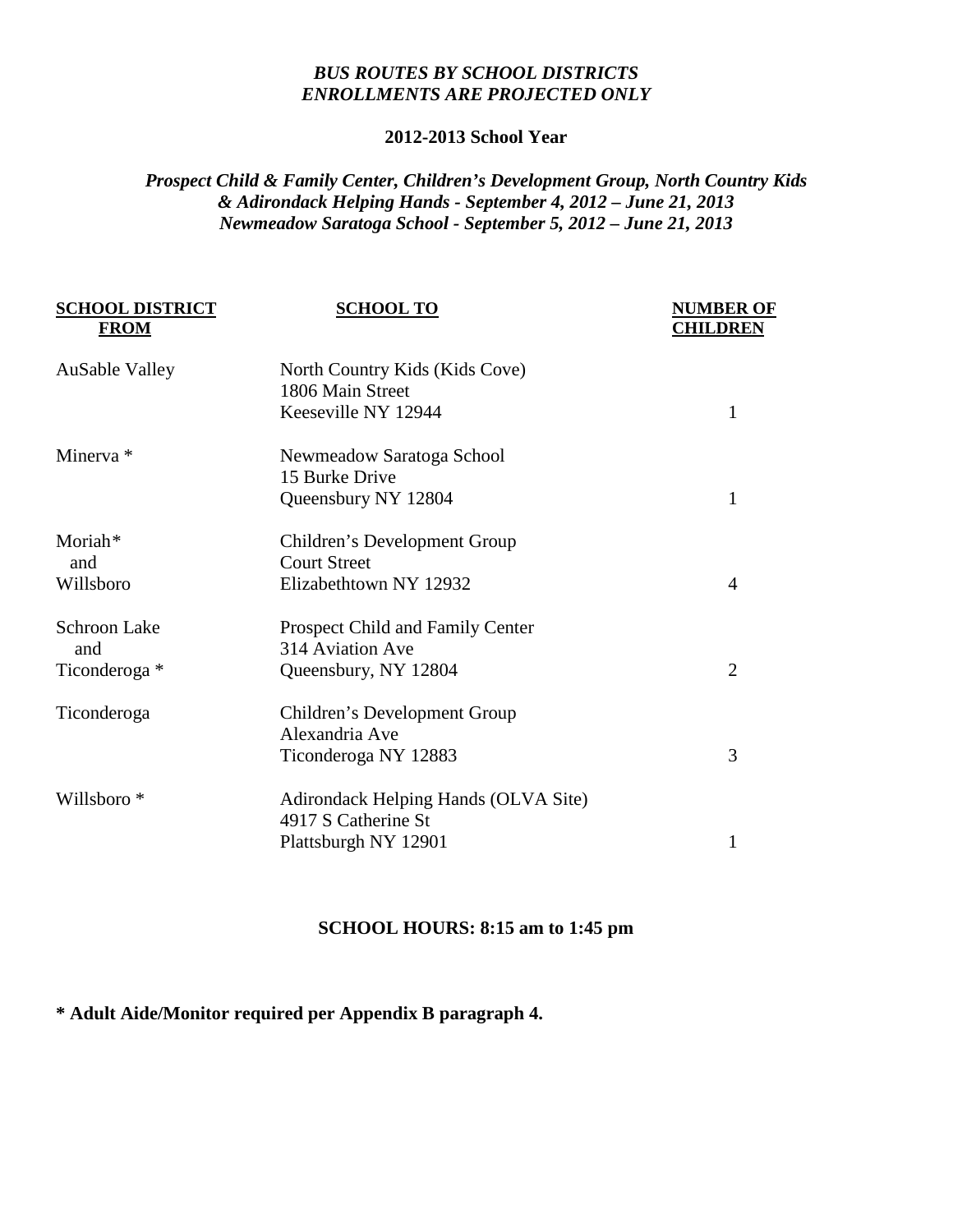### **PROPOSAL ENROLLMENTS ARE PROJECTED ONLY**

### **2012/2013 School Year**

#### **September 4, 2012 – June 21, 2013**

| <b>SCHOOL DISTRICT</b><br><b>FROM</b> | <b>SCHOOL TO</b>                                            | <b>RATE</b> |
|---------------------------------------|-------------------------------------------------------------|-------------|
| <b>AuSable Valley</b>                 | North Country Kids (Kids Cove)<br>1806 Main Street          |             |
|                                       | Keeseville NY 12944                                         | \$          |
| Minerva *                             | Newmeadow Saratoga School<br>15 Burke Drive                 |             |
|                                       | Queensbury NY 12804                                         |             |
| Moriah <sup>*</sup>                   | Children's Development Group                                |             |
| and<br>Willsboro                      | <b>Court Street</b><br>Elizabethtown NY 12932               | \$          |
|                                       |                                                             |             |
| <b>Schroon Lake</b><br>and            | Prospect Child and Family Center<br>314 Aviation Ave        |             |
| Ticonderoga *                         | Queensbury, NY 12804                                        | \$          |
| Ticonderoga                           | Children's Development Group                                |             |
|                                       | Alexandria Ave<br>Ticonderoga NY 12883                      | \$          |
|                                       |                                                             |             |
| Willsboro <sup>*</sup>                | Adirondack Helping Hands (OLVA Site)<br>4917 S Catherine St |             |
|                                       | Plattsburgh NY 12901                                        | \$          |

#### **SCHOOL HOURS: 8:15 am to 1:45 pm**

### **\* Adult Aide/Monitor required per Appendix B paragraph 4.**

NOTE: IF YOU HAVE ANY SUGGESTIONS OR ALTERNATIVES INCLUDING ROUTES THAT COULD BE COMBINED AS A COST SAVING MEASURE TO THE COUNTY WHILE KEEPING IN MIND THAT CHILDREN MAY NOT SPEND MORE THAN ONE HOUR AND FIFTEEN MINUTES ON THE BUS TRAVELING TO OR FROM SCHOOL, PLEASE ATTACH A SEPARATE SHEET OF PAPER AND LIST YOUR ALTERNATIVES WITH PRICE FOR YOUR PROPOSED ROUTE PER DAY.

| <b>NAME</b><br>11111111. |  |  |
|--------------------------|--|--|
|                          |  |  |

ADDRESS: Universe of the state of the state of the state of the state of the state of the state of the state of the state of the state of the state of the state of the state of the state of the state of the state of the st

TELEPHONE:  $(\_\_) \_\_\_$ - FAX:  $(\_\_) \_\_$ -